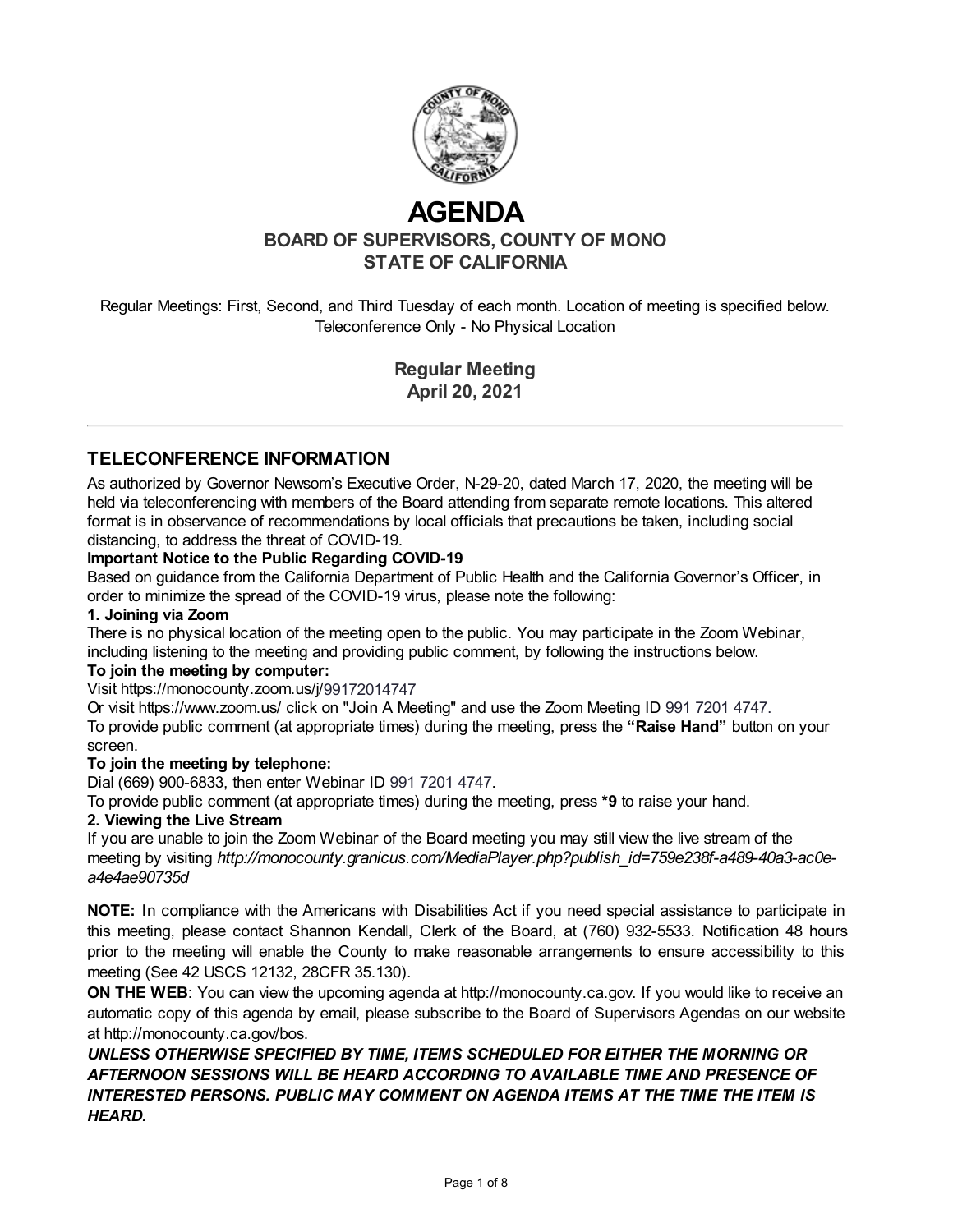## 9:00 AM Call meeting to Order

Pledge of Allegiance

## **1. OPPORTUNITY FOR THE PUBLIC TO ADDRESS THE BOARD**

Please refer to the Teleconference Information section to determine how to make public comment for this meeting.

## **2. RECOGNITIONS**

## **A. Proclamations Designating the Month of April 2021 as Child Abuse Prevention and Sexual Assault Awareness Month**

Departments: Wild Iris, Mono County Department of Social Services and Child Abuse Prevention Council (CAPC)

5 minutes

(Matthew O'Connor, Michelle Raust, Courtney Powell) - April is nationally recognized as Child Abuse Prevention and Sexual Assault Awareness Month.

**Recommended Action:** Issue proclamations declaring April 2021 as Child Abuse Prevention (CAP) Month and Sexual Assault Awareness Month (SAAM). Provide any desired direction to staff.

#### **Fiscal Impact:** None.

## **B. Recognition of Dr. Thomas J. Boo, MD**

10 minutes

(Robert C. Lawton, CAO) - Proposed resolution recognizing Dr. Thomas J. Boo, MD.

**Recommended Action:** Approve proposed resolution recognizing Dr. Thomas J. Boo, MD.

**Fiscal Impact:** None.

#### **3. COUNTY ADMINISTRATIVE OFFICE**

CAO Report regarding Board Assignments Receive brief oral report by County Administrative Officer (CAO) regarding work activities.

# **4. DEPARTMENT/COMMISSION REPORTS**

Receive brief oral report on emerging issues and/or activities.

# **5. CONSENT AGENDA**

(All matters on the consent agenda are to be approved on one motion unless a board member requests separate action on a specific item.)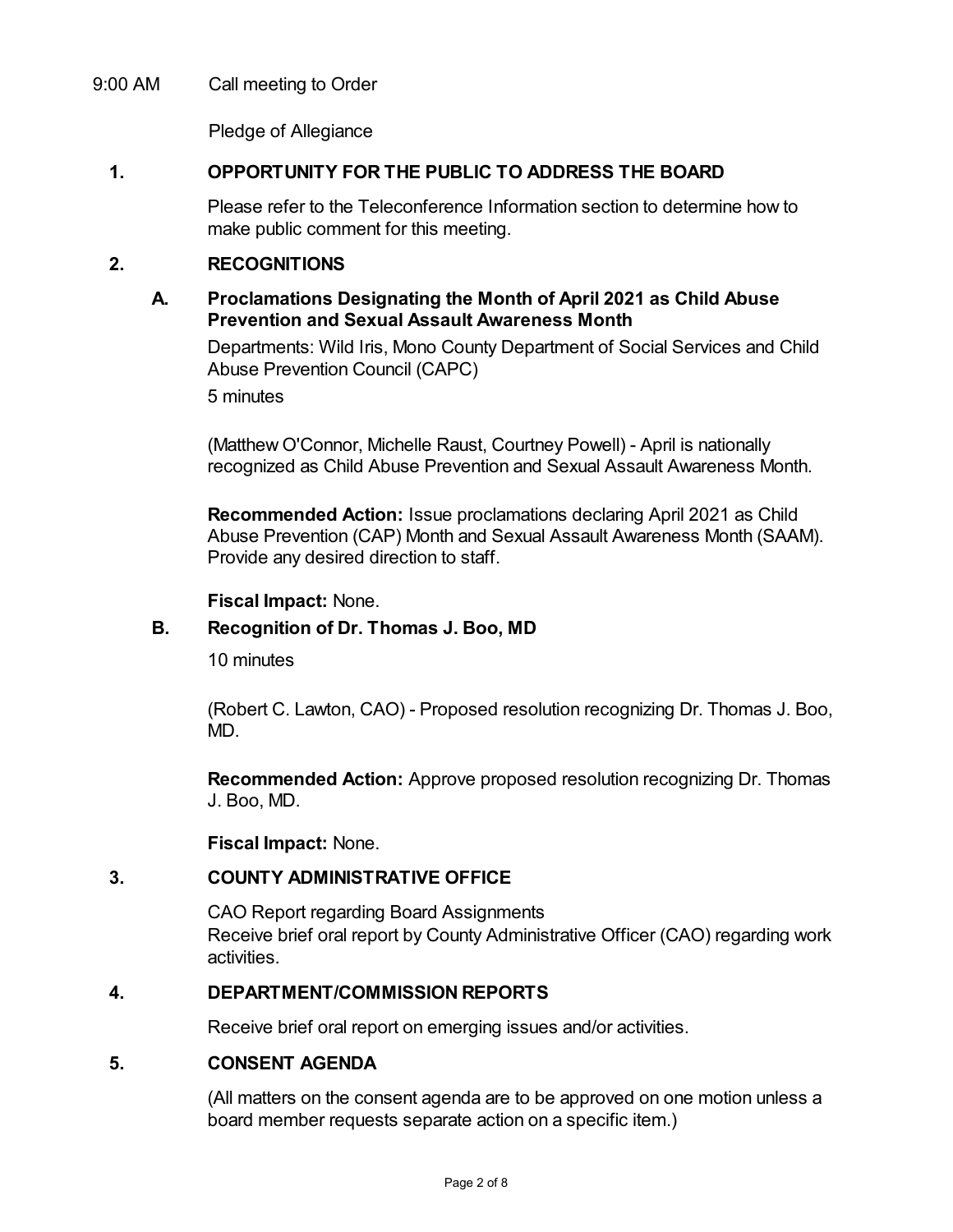## **A. Board Minutes - March 16, 2021**

Departments: Clerk of the Board

Approval of the Board Minutes from the Regular Meeting on March 16, 2021.

**Recommended Action:** Approve the Board Minutes from the Regular Meeting on March 16, 2021.

**Fiscal Impact:** None.

# **B. Budget Adjustment for the Grand Jury Budget Unit**

Departments: Finance

The Mono County Board of Supervisors adopted a budget for the Grand Jury for fiscal year 2020-2021 that included \$10,000 in expenditures. On March 11, 2021, Finance received a request for a budget increase from the Superior Court of California - Mono County and expenditures to date indicate insufficient remaining appropriations for the Grand Jury to complete its duties. The budget request was not received in time for the mid-year budget adjustment, so this request to use contingency funds is being addressed independently.

**Recommended Action:** Approve use of contingency for Grand Jury in amount of \$2,500 (requires 4/5th approval).

**Fiscal Impact:** Use of contingency funds will leave a contingency balance for the remainder of the fiscal year of \$318,550.

# **C. Community Development Block Grant 2021 Application** Departments: Finance

As per the public hearing held on April 13, 2021 Mono County intends to submit an application in response to the 2020 Community Development Block Grant Notice of Funding Availability for Homeownership assistance.

**Recommended Action:** Adopt Resolution R21- approving the submission of an application for the Community Development Block Grant 2021 Notice of Funding Availability.

## **Fiscal Impact:** None.

# **D. Allocation List Amendment - Behavioral Health**

Departments: Behavioral Health

Proposed resolution Authorizing the County Administrative Officer to Amend the County of Mono List of Allocated Positions to Remove One 1.0 FTE Director of Clinical Services and Add Two 1.0 FTE Staff Services Analyst IIs. This amendment will increase Mono County Behavioral Health's capacity to meet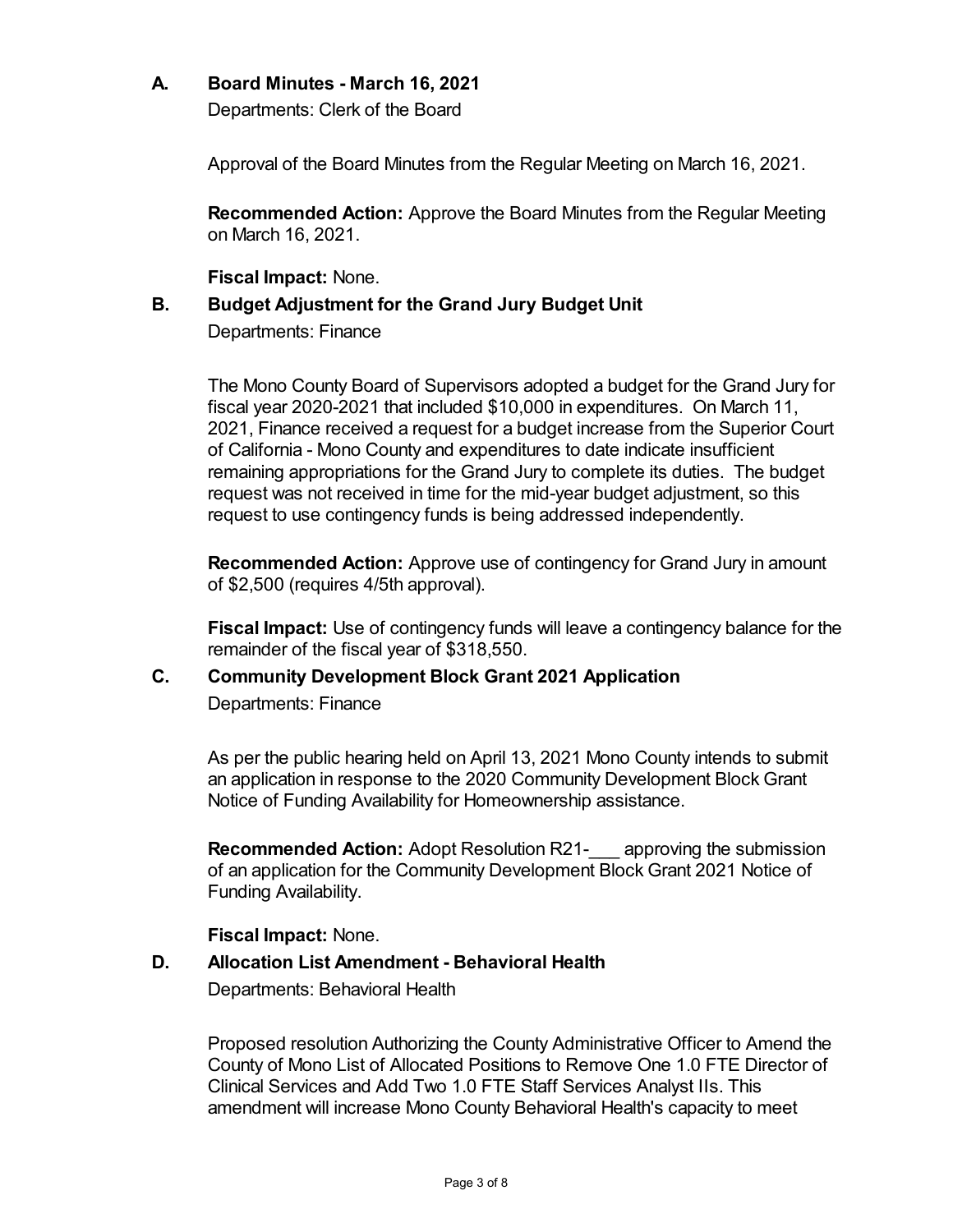compliance-related requirements and expand wellness center activities throughout the County.

**Recommended Action:** Adopt proposed resolution. Provide any desired direction to staff.

**Fiscal Impact:** The annual cost (salary and benefits) of the two added positions is a combined \$199,526 to \$231,315, depending on the salary for the qualified candidates and the level of benefits. The cost included in the FY 2020-21 budget for the removed position is \$175,238. The Department has sufficient budget savings to fund these changes in the current budget. These positions will also be included in the FY 21-22 budget.

## **E. Women Infants and Children (WIC) Program Contract Amendment #19- 10162, A01**

Departments: Public Health

Proposed Standard Agreement Amendment with California Department of Public Health (CDPH) Women, Infants, and Children (WIC) Program pertaining to Contract #19-10162, A01.

**Recommended Action:** Approve County entry into proposed contract amendment and authorize Board Chair to execute said contract on behalf of the County by signing the following: one (1) copy of Standard Agreement Amendment (STD 213A).

**Fiscal Impact:** The amended agreement increases program related revenues by \$14,992 and shifts funds from year one of the agreement into years two and three.

## **6. CORRESPONDENCE RECEIVED**

Direction may be given to staff regarding, and/or the Board may discuss, any item of correspondence listed on the agenda.

## **A. Letter from Southern California Edison re: the Mill Creek and Wilson System**

A letter from Southern California Edison in response to the letter sent by the Board of Supervisors on November 3, 2020 regarding the management of flows in Mill Creek and the Wilson system in Mono County.

## **B. Federal Energy Regulatory Commission (FERC) Letters re: Dams Part of the Lee Vining Creek Project, FERC Project No. 1388-CA**

Federal Energy Regulatory Commission (FERC) letters regarding the following: (1) Completing of Poole Powerhouse Flowline Repair; (2) 2021 DSSMP/2020 DSSMR Submittal for Rhinedollar Dam, Saddlebag Dam, Tioga Lake Dam.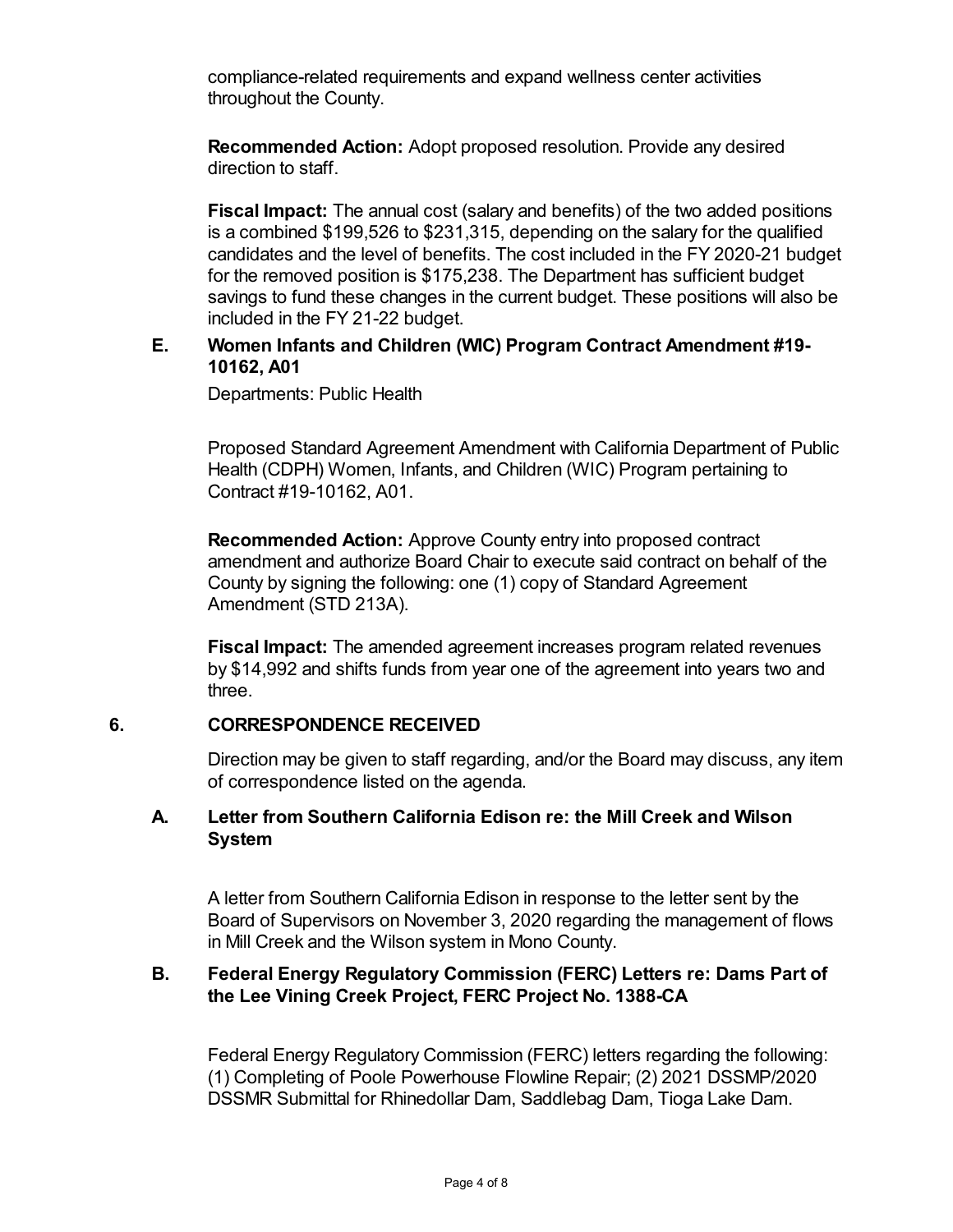# **C. USDA Forest Service Long Valley Exploration Drilling Project Update**

The Mammoth Ranger District of the Inyo National Forest is initiating the analysis process for the proposed Long Valley Exploration Drilling Project proposed by Kore USA Ltd. (Kore Mining). The Long Valley Mineral Exploration Project would include drilling exploratory bore holes to investigate mineral potential on the mining claim, and subsequent reclamation.

## **D. Letter from Sierra Club Range of Light Group re: Long Valley Exploration Drilling Project**

A letter from the Executive Committee of the Sierra Club Range of Light Group requesting the Mono County Board of Supervisors comment on the Long Valley Exploratory Drilling Project.

## **E. Letter from Friends of the Inyo re: Long Valley Exploration Drilling Project**

A letter from Wendy Schneider, Executive Director of Friends of the Inyo, requesting the Mono County Board of Supervisors comment on the Long Valley Exploratory Drilling Project.

## **7. REGULAR AGENDA - MORNING**

## **A. COVID-19 (Coronavirus) Update**

1 hour

(Robert C. Lawton, CAO, Bryan Wheeler, Public Health Director) - Update on Countywide response and planning related to the COVID-19 pandemic, including reports from the Emergency Operations Center (EOC), Unified Command (UC), and the various branches of the EOC, including Community Support and Economic Recovery, Joint Information Center (JIC), and Public Health.

**Recommended Action:** None, informational only.

**Fiscal Impact:** None.

#### **B. Mountain View Fire Update**

Departments: Mountain View Fire Emergency Operations Center 10 minutes

(Justin Nalder, EOC Director) - Update on the Mountain View Fire in Walker, California.

**Recommended Action:** Receive update from Incident Command for the Mountain View Fire and involved staff regarding impacts of the fire, recovery efforts, County response, debris removal and related topics. Provide any desired direction to staff.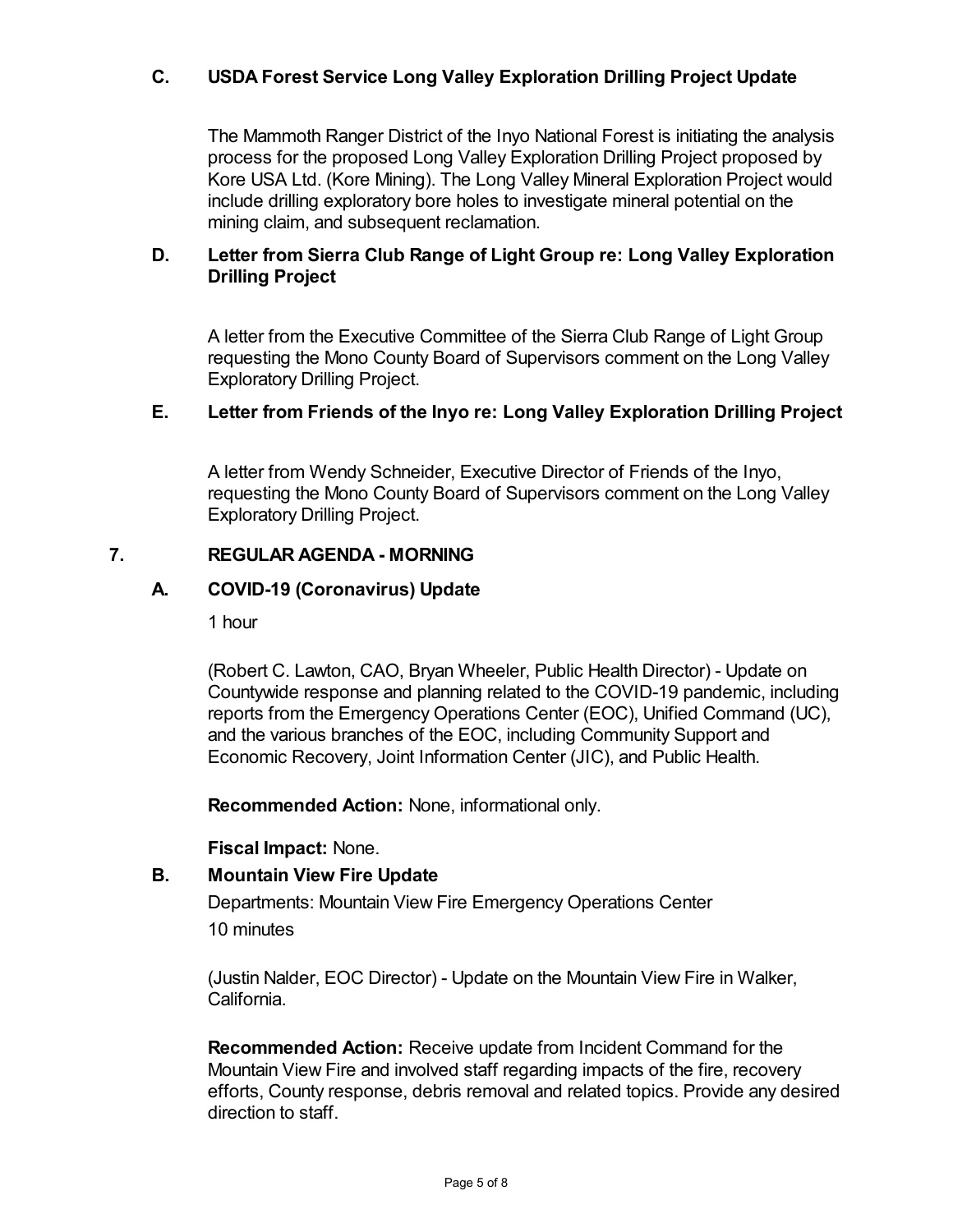**Fiscal Impact:** No impact from this update.

**C. Airport Road/Hot Creek Road Project - Start Date, Duration, Traffic Control** Departments: Public Works Engineering 5 minutes

(Chad Senior, Associate Engineer) - This item is a brief oral update on the Airport Road project to provide public information on the project start date, duration, and expected traffic delays. Parties interested in potential delays along Airport Road (serving the Mammoth Yosemite Airport) and Hot Creek Road should view this item, and/or visit the County Project web page at: https://monocounty.ca.gov/engineering/page/projects-notices-1

**Recommended Action:** None, informational only.

**Fiscal Impact:** None.

**D. Letter to Los Angeles Department of Water and Power and U.S. Fish and Wildlife Service Regarding Long Valley Adaptive Management Plan for Bi-State Sage Grouse**

Departments: County Counsel

10 minutes

(Stacey Simon, County Counsel) - Letter to the Los Angeles Department of Water and Power (LADWP) and U.S. Fish and Wildlife Service (USFWS) regarding LADWP's Long Valley Adaptive Management Plan for Bi-State Sage-Grouse.

**Recommended Action:** Approve and authorize the Chair to sign proposed letter as drafted or with revisions as directed by the Board.

## **Fiscal Impact:** None.

#### **E. Amending Mono County Code Title 9 - Animals**

Departments: CAO

20 minutes

(John Craig, Assistant CAO, Malinda Huggins, Animal Control Coordinator) - Proposed Ordinance Amending Mono County Code Title 9 to Change the Name of the Mono County Department of Animal Control to the Mono County Department of Animal Services and Change the Method by which Dogs are Licensed.

**Recommended Action:** Introduce, read title, and waive further reading of proposed ordinance. Provide any desired direction to staff.

**Fiscal Impact:** Once enacted, the revised ordinance alters cash flow for the Department but does not affect the amount of revenues.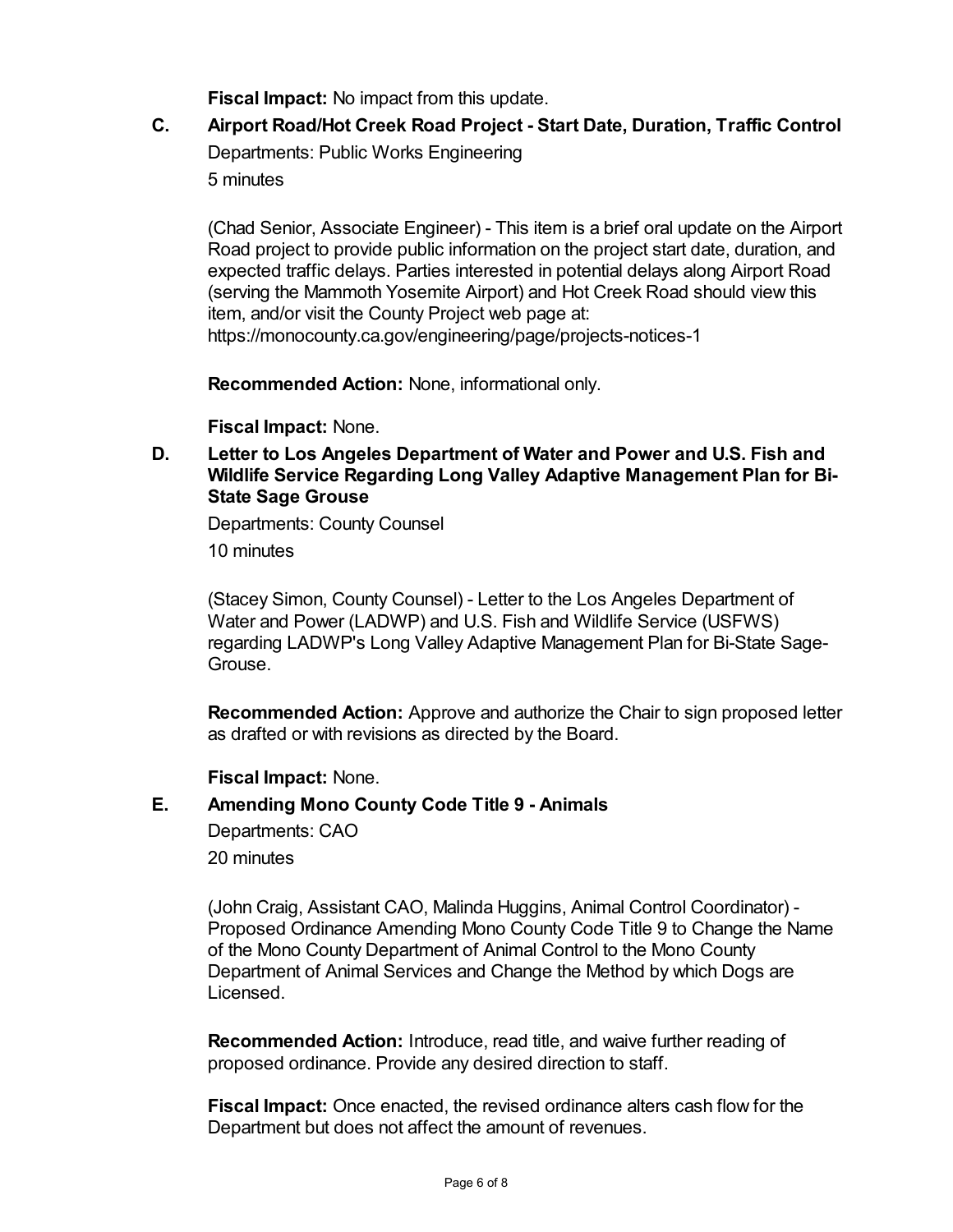## **8. OPPORTUNITY FOR THE PUBLIC TO ADDRESS THE BOARD**

Please refer to the Teleconference Information section to determine how to make public comment for this meeting.

## **9. CLOSED SESSION**

## **A. Closed Session - Labor Negotiations**

CONFERENCE WITH LABOR NEGOTIATORS. Government Code Section 54957.6. Agency designated representative(s): Bob Lawton, Stacey Simon, Janet Dutcher, Dave Wilbrecht, and Anne Frievalt. Employee Organization(s): Mono County Sheriff's Officers Association (aka Deputy Sheriff's Association), Local 39 - majority representative of Mono County Public Employees (MCPE) and Deputy Probation Officers Unit (DPOU), Mono County Paramedic Rescue Association (PARA), Mono County Public Safety Officers Association (PSO). Unrepresented employees: All.

## **B. Closed Session - Public Employee Evaluation**

PUBLIC EMPLOYEE PERFORMANCE EVALUATION. Government Code section 54957. Title: County Administrative Officer.

## **C. Closed Session - Initiation of Litigation**

CONFERENCE WITH LEGAL COUNSEL – ANTICIPATED LITIGATION. Initiation of litigation pursuant to paragraph (4) of subdivision (d) of Government Code section 54956.9. Number of potential cases: one.

## **THE AFTERNOON SESSION WILL RECONVENE NO EARLIER THAN 1:00 P.M.**

## **10. OPPORTUNITY FOR THE PUBLIC TO ADDRESS THE BOARD**

Please refer to the Teleconference Information section to determine how to make public comment for this meeting.

#### **11. REGULAR AGENDA - AFTERNOON**

## **A. PUBLIC HEARING: Consideration of Tioga Inn Specific Plan Amendment #3**

Departments: Community Development PUBLIC HEARING: 1:00 PM (4 hours)

(Wendy Sugimura, Gerry LeFrancois) - Public hearing regarding Tioga Inn Specific Plan Amendment to amend the 1993 Tioga Inn Specific Plan (1993 Specific Plan and EIR) located at 22, 133, and 254 Vista Point Road in Lee Vining and consisting of four parcels (APN 021- 080-014, -025, -026 & -027).